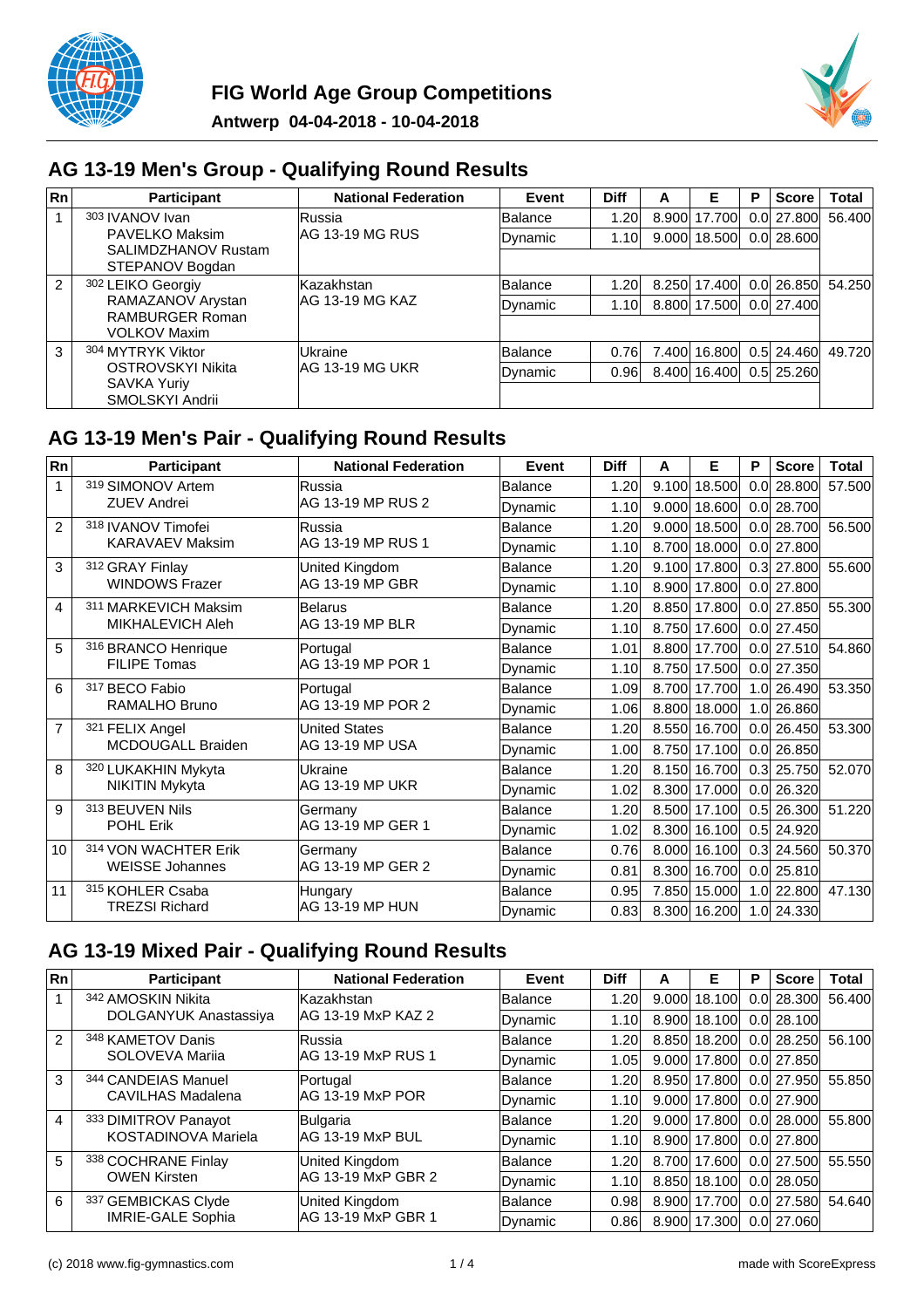

# **FIG World Age Group Competitions**



#### **Antwerp 04-04-2018 - 10-04-2018**

| $\overline{7}$ | 351 BONDARENKO Daniil     | Ukraine                 | Balance | 1.20 | 8.700 17.500    | $0.0$ 27.400            | 54.600 |
|----------------|---------------------------|-------------------------|---------|------|-----------------|-------------------------|--------|
|                | SHYRSHOVA Anastasiya      | AG 13-19 MxP UKR 2      | Dynamic | 1.10 | 8.700 17.400    | $0.0$ 27.200            |        |
| 8              | 341 ARKHIPOVA Anastassiya | Kazakhstan              | Balance | 1.20 | 8.850<br>17.500 | $0.0$ 27.550            | 54.550 |
|                | <b>NEMERENKO Dmitriy</b>  | AG 13-19 MxP KAZ 1      | Dynamic | 1.10 | 17.200<br>8.700 | 27.000<br>0.0           |        |
| 9              | 332 AKHOTNIKAVA Viktoryia | Belarus                 | Balance | 1.20 | 18.300<br>8.750 | $0.5$ 27.750            | 54.500 |
|                | FAMENKOU Ilya             | AG 13-19 MxP BLR        | Dynamic | 1.10 | 17.600<br>8.550 | $0.5$ 26.750            |        |
| 10             | 350 MADEI Oleksandr       | Ukraine                 | Balance | 1.20 | 8.850 16.900    | $0.0$ 26.950            | 54.450 |
|                | PLOKHOTNIUK Daryna        | AG 13-19 MxP UKR 1      | Dynamic | 1.10 | 8.800 17.600    | $0.0$ 27.500            |        |
| 11             | 349 DOKUCHAEV Dmitrii     | Russia                  | Balance | 1.15 | 8.850 17.700    | $0.0$ 27.700            | 54.390 |
|                | SKRIPCHENKOVA Elizaveta   | AG 13-19 MxP RUS 2      | Dynamic | 1.09 | 8.700 16.900    | $\overline{0.0}$ 26.690 |        |
| 12             | 340 FRIDMAN Yonatan       | Israel                  | Balance | 1.20 | 8.850 17.300    | $0.5$ 26.850            | 53.710 |
|                | KAZADO YAKAR Noa          | <b>AG 13-19 MxP ISR</b> | Dynamic | 0.71 | 8.950<br>17.700 | $0.5$ 26.860            |        |
| 13             | 336 DEPENNE Lou           | France                  | Balance | 1.10 | 8.050<br>16.900 | $0.0$ 26.050            | 51.900 |
|                | <b>VENIN Sacha</b>        | AG 13-19 MxP FRA 2      | Dynamic | 0.95 | 8.300<br>16.600 | $0.0$ 25.850            |        |
| 14             | 352 GRUENDLER Jordan      | <b>United States</b>    | Balance | 1.17 | 16.500<br>8.500 | $0.0$ 26.170            | 51.420 |
|                | MASSA Timothy jacob       | AG 13-19 MxP USA        | Dynamic | 0.90 | 8.350<br>16.000 | $0.0$ 25.250            |        |
| 15             | 334 LIU Yiqian            | China                   | Balance | 1.20 | 8.250 16.300    | $0.0$ 25.750            | 50.650 |
|                | LI Zhengyang              | AG 13-19 MxP CHN        | Dynamic | 1.10 | 8.200 15.600    | $0.0$ 24.900            |        |
| 16             | 331 GOEDONS Ben           | Belgium                 | Balance | 0.88 | 8.000 16.100    | $0.6$ 24.380            | 49.940 |
|                | <b>VANDEWALLE Merel</b>   | AG 13-19 MxP BEL        | Dynamic | 0.51 | 8.650 16.400    | $0.0$ 25.560            |        |
| 17             | 335 RAYNAUD Margot        | France                  | Balance | 1.15 | 7.800<br>14.800 | $0.6$ 23.150            | 48.900 |
|                | <b>STEFANIAK Logan</b>    | AG 13-19 MxP FRA 1      | Dynamic | 1.10 | 16.500<br>8.250 | 25.750<br>0.1           |        |
| 18             | 343 BUCKI Filip           | Poland                  | Balance | 1.09 | 8.100<br>15.300 | $0.9$ 23.590            | 48.740 |
|                | <b>KRAJ Julia</b>         | AG 13-19 MxP POL        | Dynamic | 1.10 | 8.350 15.700    | $0.0$ 25.150            |        |
| 19             | 353 EVDOKIMOV Nikita      | Uzbekistan              | Balance | 1.20 | 7.750 16.300    | $1.0$ 24.250            | 48.720 |
|                | MAGZUMOVA Khursana        | AG 13-19 MxP UZB 1      | Dynamic | 0.97 | 8.000 16.700    | 1.2 24.470              |        |
| 20             | 354 EVDOKIMOV Nikolay     | Uzbekistan              | Balance | 0.76 | 7.600 14.800    | 1.6 21.560              | 44.960 |
|                | YULUSHEVA Arina           | AG 13-19 MxP UZB 2      | Dynamic | 0.60 | 7.900 15.900    | $1.0$ 23.400            |        |
| 21             | 339 BLINTSOV Daniel       | Germanv                 | Balance | 0.45 | 7.650 14.200    | 5.7<br>16.600           | 43.600 |
|                | <b>MEHLHAFF Xenia</b>     | <b>AG 13-19 MxP GER</b> | Dynamic | 1.10 | 8.700 17.200    | $0.0$ 27.000            |        |
| 22             | 347 MADIBENG Sidwell      | South Africa            | Balance | 0.65 | 12.500<br>7.200 | $0.6$ 19.750            | 42.510 |
|                | <b>NELL Rachel</b>        | AG 13-19 MxP RSA 2      | Dynamic | 0.66 | 6.900<br>15.200 | $0.0$ 22.760            |        |
| 23             | 346 GLADE Cheslyn         | South Africa            | Balance | 0.39 | 12.200<br>6.600 | $3.1$ 16.090            | 37.660 |
|                | <b>HOMAN Cherise</b>      | AG 13-19 MxP RSA 1      | Dynamic | 0.62 | 6.950 14.000    | $0.0$ 21.570            |        |
| 24             | 345 GONZALEZ Adriel       | Puerto Rico             | Balance | 0.34 | 6.850 11.100    | $\overline{1.4}$ 16.890 | 35.420 |
|                | <b>GONZALEZ Daniela</b>   | AG 13-19 MxP PUR        | Dynamic | 0.28 | 6.850 11.500    | $0.1$ 18.530            |        |

# **AG 13-19 Women's Group - Qualifying Round Results**

| Rn             | <b>Participant</b>                                      | <b>National Federation</b> | Event          | <b>Diff</b> | А     | Е            | P | <b>Score</b>   | <b>Total</b> |
|----------------|---------------------------------------------------------|----------------------------|----------------|-------------|-------|--------------|---|----------------|--------------|
|                | 380 CARNEIRO Beatriz                                    | Portugal                   | <b>Balance</b> | 1.20        | 9.000 | 18,300       |   | $0.0$   28.500 | 57,000       |
|                | <b>FERREIRA Rita</b><br><b>GONCALVES Bruna</b>          | IAG 13-19 WG POR 1         | Dynamic        | 1.10        | 9.100 | 18.300       |   | 0.0 28.500     |              |
| $\mathfrak{p}$ | 374 ALEINIK Nikol                                       | Ilsrael                    | Balance        | 1.18        | 9.300 | 18,300       |   | 0.0 28.780     | 56.480       |
|                | <b>HURVITZ Meshi</b><br><b>ZEITOUNEI Inbal</b>          | IAG 13-19 WG ISR 1         | Dynamic        | 1.10        |       | 9.000 17.700 |   | 0.1 27.700     |              |
| 3              | 366 DE MEYST Lise                                       | Belgium                    | Balance        | 1.20        | 9.150 | 18.100       |   | 0.0128.450     | 56.400       |
|                | <b>HOLLEBOSCH Bo</b><br><b>VASTAVEL Yana</b>            | AG 13-19 WG BEL 2          | Dynamic        | 1.10        |       | 9.150 17.700 |   | 0.0 27.950     |              |
| $\overline{4}$ | 365 DE TROYER Talia                                     | Belgium                    | Balance        | 1.20        | 9.100 | 17.600       |   | $0.3$ 27.600   | 56.140       |
|                | <b>VANDERDONCKT Britt</b><br><b>VAN ROYEN Charlotte</b> | lAG 13-19 WG BEL 1         | Dynamic        | 1.09        | 9.250 | 18,200       |   | 0.0 28.540     |              |
| 5              | 372 HENDERSON Erin                                      | United Kingdom             | Balance        | 1.00        | 8.750 | 17.900       |   | 0.0127.650     | 55.950       |
|                | <b>MUIR Sacha</b><br><b>ROWLANDS Chloe</b>              | lAG 13-19 WG GBR 1         | Dynamic        | 1.10        |       | 9.000 18.200 |   | 0.0 28.300     |              |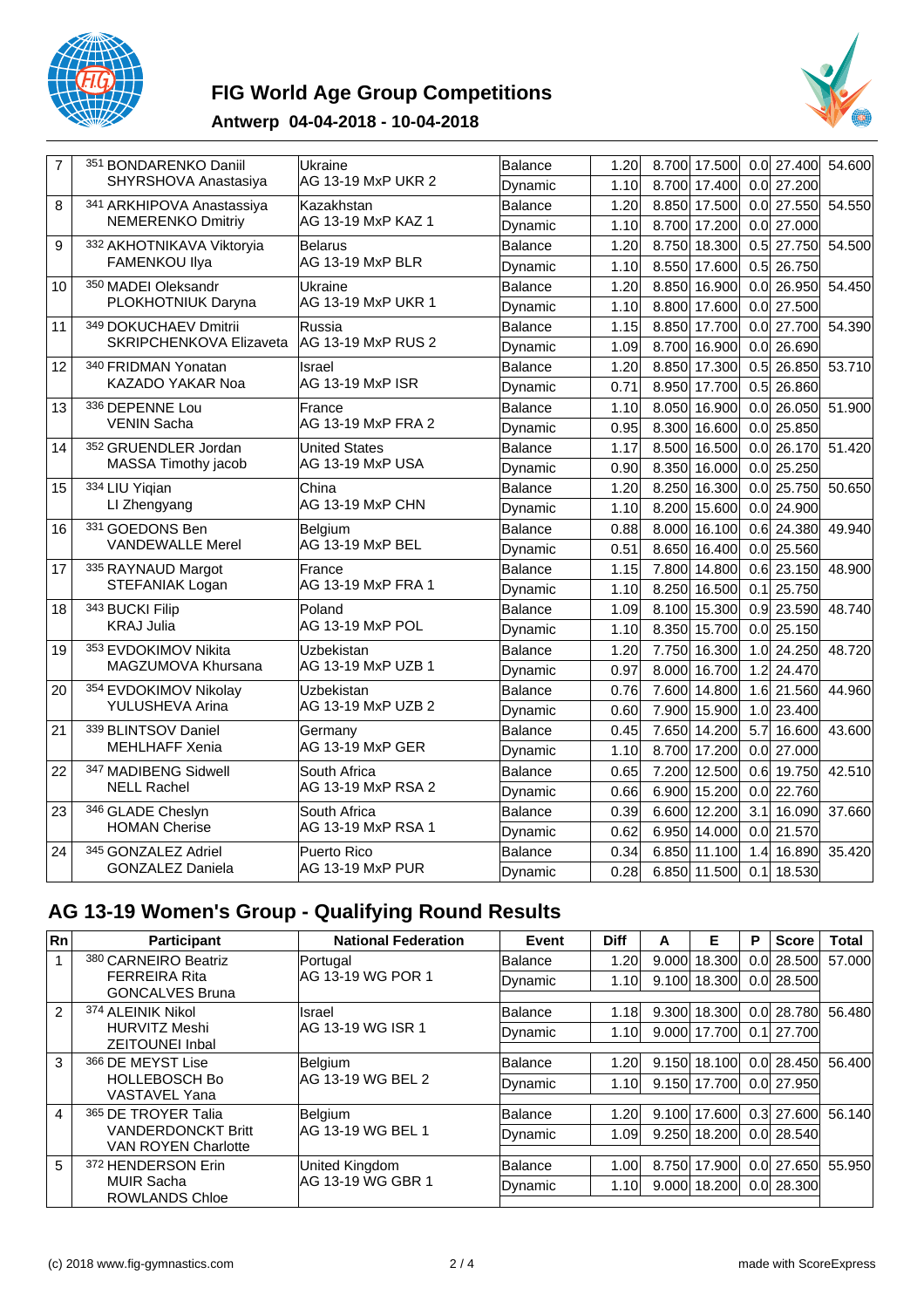

# **FIG World Age Group Competitions**



### **Antwerp 04-04-2018 - 10-04-2018**

| 6  | 383 KAPLANSKA Inna<br><b>KHYZHNIAK Iryna</b><br><b>VYKHOVANETS Olena</b> | Ukraine<br>AG 13-19 WG UKR 1              | Balance<br>Dynamic | 1.20<br>1.10 | 8.850 18.100<br>$0.3$ 27.850<br>9.050 17.800<br>$0.0$ 27.950 | 55.800 |
|----|--------------------------------------------------------------------------|-------------------------------------------|--------------------|--------------|--------------------------------------------------------------|--------|
| 7  | 382 CHOKHNIAI Anastasiia<br>KISELEVA Angelina<br>PARSHINA Anastasiia     | Russia<br>AG 13-19 WG RUS 2               | Balance<br>Dynamic | 1.20<br>1.10 | 8.650 18.500<br>$0.0$ 28.350<br>8.700 17.000<br>$0.0$ 26.800 | 55.150 |
| 8  | 381 LOZHKINA Amila<br>SERGEEVA Ekaterina<br>SERGEEVA Elizaveta           | Russia<br>AG 13-19 WG RUS 1               | Balance<br>Dynamic | 1.20<br>1.10 | 8.850 17.700<br>$0.0$ 27.750<br>8.900 17.400<br>$0.0$ 27.400 | 55.150 |
| 9  | 386 DRAVES Calista<br>KISSEL Emma<br>PREVOST Aranel                      | <b>United States</b><br>AG 13-19 WG USA 2 | Balance<br>Dynamic | 1.13<br>1.10 | 8.650 17.500<br>$0.0$ 27.280<br>8.850 17.500<br>$0.0$ 27.450 | 54.730 |
| 10 | 368 BELMACH Sofiya<br>NIAMARSKAYA Darya<br>TSIUKHA Anhelina              | <b>Belarus</b><br>AG 13-19 WG BLR 2       | Balance<br>Dynamic | 1.05<br>1.10 | 8.750 17.900<br>$0.0$ 27.700<br>8.700 16.900<br>$0.0$ 26.700 | 54.400 |
| 11 | 369 D'SOUZA Alexandra<br><b>OSWALD Erin</b><br><b>PENNER Charlotte</b>   | Canada<br>AG 13-19 WG CAN 1               | Balance<br>Dynamic | 1.12<br>0.99 | 8.650 17.400<br>$0.0$ 27.170<br>$0.0$ 27.190<br>8.800 17.400 | 54.360 |
| 12 | 385 CHANG Isabel<br><b>GLADKOVA Alexandra</b><br>KICZA Caitlyn           | <b>United States</b><br>AG 13-19 WG USA 1 | Balance<br>Dynamic | 1.20<br>1.10 | 8.600 17.200<br>$0.0$ 27.000<br>8.700 17.400<br>$0.0$ 27.200 | 54.200 |
| 13 | 377 DE BOCK Lynn<br>DE WIT Zoe<br><b>VAN VUGT Lotte</b>                  | Netherlands<br>AG 13-19 WG NED            | Balance<br>Dynamic | 0.96<br>0.90 | 8.600 17.400<br>$0.0$ 26.960<br>8.700 17.400<br>$0.0$ 27.000 | 53.960 |
| 14 | 361 AGOSTINI Lauren<br><b>BROOKS Erin</b><br><b>CHALK Aimee</b>          | Australia<br>AG 13-19 WG AUS 1            | Balance<br>Dynamic | 1.03<br>0.99 | 8.850 17.500<br>$0.0$ 27.380<br>8.800 16.600<br>$0.0$ 26.390 | 53.770 |
| 15 | 373 EATON Milly<br><b>HORSMAN Ruby</b><br><b>HUSCROFT Olivia</b>         | United Kingdom<br>AG 13-19 WG GBR 2       | Balance<br>Dynamic | 0.88<br>1.00 | 8.500 17.700<br>$0.3$ 26.780<br>8.650 17.300<br>$0.0$ 26.950 | 53.730 |
| 16 | 362 BARRY Kate<br><b>DWYER Eloise</b><br><b>PUCKERIDGE Milly</b>         | Australia<br>AG 13-19 WG AUS 2            | Balance<br>Dynamic | 1.14<br>1.07 | 8.650 17.400<br>$0.0$ 27.190<br>8.750 16.700<br>$0.0$ 26.520 | 53.710 |
| 17 | 367 KANDZIULIOVA Alina<br><b>KATSUBA Hanna</b><br>LISHOVA Krystsina      | <b>Belarus</b><br>AG 13-19 WG BLR 1       | Balance<br>Dynamic | 0.93<br>1.10 | 8.400 17.000<br>$0.0$ 26.330<br>$0.0$ 27.350<br>8.750 17.500 | 53.680 |
| 18 | 384 ASIEIEVA Alla<br>ASIEIEVA Viktoriia<br><b>BIELIAIEVA Arina</b>       | Ukraine<br>AG 13-19 WG UKR 2              | Balance<br>Dynamic | 1.20<br>1.10 | 8.250 17.800<br>1.0 26.250<br>8.350 17.700<br>1.0 26.150     | 52.400 |
| 19 | 371 EL AOUDI EL AKARI Emma<br><b>HOWAT Genoa</b><br><b>THELY Enora</b>   | France<br>AG 13-19 WG FRA                 | Balance<br>Dynamic | 1.14         | 8.200 15.700<br>$0.0$ 25.040<br>1.10 8.500 17.600 0.0 27.200 | 52.240 |
| 20 | 364 HEISS Divna<br><b>SCHOBER Kerstin</b><br>STARKL Anja                 | Austria<br>AG 13-19 WG AUT 2              | Balance<br>Dynamic | 0.86<br>0.75 | $0.3$ 25.860<br>8.300 17.000<br>8.350 16.800<br>$0.0$ 25.900 | 51.760 |
| 21 | 376 ROMANOVA Alina<br><b>TURSUNOVA Alika</b><br>YAMASHEVA Anastassiya    | Kazakhstan<br> AG 13-19 WG KAZ            | Balance<br>Dynamic | 1.20<br>1.10 | $0.3$ 26.100<br>8.400 16.800<br>$0.0$ 25.600<br>8.500 16.000 | 51.700 |
| 22 | 370 CHAN Ashlee<br>KACVINSKY Kiara carin<br><b>WILSON Kiana</b>          | Canada<br>AG 13-19 WG CAN 2               | Balance<br>Dynamic | 1.08<br>0.97 | $0.3$ 25.730<br>8.150 16.800<br>8.300 16.500<br>$0.0$ 25.770 | 51.500 |
| 23 | 375 GRONER Noa<br><b>SHVILL Romy</b><br><b>SULIMARSKY Morag</b>          | Israel<br>AG 13-19 WG ISR 2               | Balance<br>Dynamic | 1.20<br>0.90 | 8.550 17.400<br>$0.0$ 27.150<br>$0.0$ 24.100<br>8.600 14.600 | 51.250 |
| 24 | 378 BATOR Martyna<br>KAMINSKA Wanesa<br><b>WROBEL Julia</b>              | Poland<br>AG 13-19 WG POL 1               | Balance<br>Dynamic | 1.20<br>0.89 | 8.200 16.600<br>$0.0$ 26.000<br>8.200 16.000<br>$0.0$ 25.090 | 51.090 |
| 25 | 379 HYZYK Nicola<br>PSZCZOLKOWSKA<br>Katarzyna<br>SIWOLOWSKA Monika      | Poland<br>AG 13-19 WG POL 2               | Balance<br>Dynamic | 0.73<br>0.93 | $0.9$ 24.430<br>7.800 16.800<br>$0.0$ 25.080<br>8.250 15.900 | 49.510 |